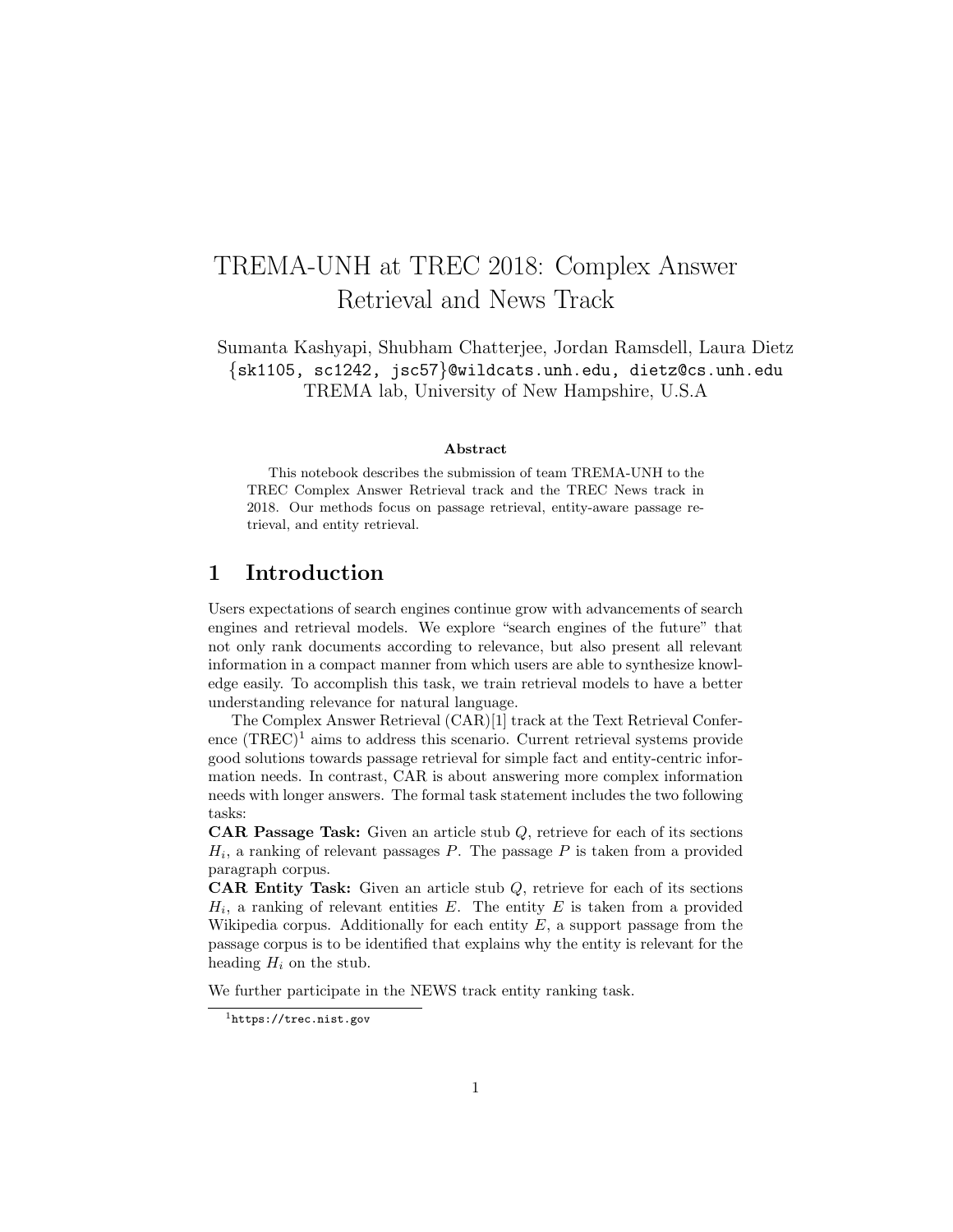NEWS Entity Task: Given a news article with title and content that is annotated with entity links to a set of entities  $\mathcal{E} = \{E1, E2, ...En\}$ , the task is to rank the the given entities by importance for the article (i.e., saliency).

# 2 Overarching Approach

For each page, we use the section headings from the page's outline as queries. The headings are usually very short. Hence, using retrieval models without query expansion (such as BM25) may not yield good results since headings have potentially little textual overlap with their passages. To alleviate this problem, we experiment with various entity- and word-based query expansion methods. We observe the performance of each of the methods individually. However, since any single unsupervised method may not provide best performance on its own, we also experiment with machine-learned combinations of methods using learning-to-rank.<sup>2</sup>

A knowledge graph (KG) is used to enhance a retrieval models's results with information gathered from a variety of sources. The KG provides access to knowledge about entities and is derived from external sources such as Wikipedia. Here we use a Wikipedia dump<sup>3</sup> provided by the TREC CAR organizers that does not include pages from test queries. Such knowledge graphs hold a wealth of information which can be leveraged to solve information retrieval problems.

In Section 3.1 we first describe which unsupervised retrieval and expansion models were used for the passage task, and in Section 3.2 for the entity task.

# 3 Low-level Retrieval Features

Each of our approaches are based on a variety of unsupervised retrieval models and document indexes that we describe in the following.

Indexes: We create the following indexes for use with our retrieval methods.

- A paragraph index out of the text in passages of the paragraphCorpus.
- A page index out of all visible text on Wikipedia pages in allButBenchmark.
- An entity index out of the first paragraph, anchor text, and category info of Wikipedia in allButBenchmark.

**Query models:** Given a stub with page title  $T$  and a tree-shaped outline of headings  $H1, H1.1, H1.2, H1.2.1, H2,...$  there are different ways to derive queries for retrieval with BM25, QL, etc for text of a particular heading, such as  $H1.2$ . The simplest approach is what we call section path queries, which

<sup>2</sup>http://lemurproject.org/ranklib.php

<sup>3</sup>unprocessedAllButBenchmark.v2.1.tar.xz, Wikipedia dump from December 2016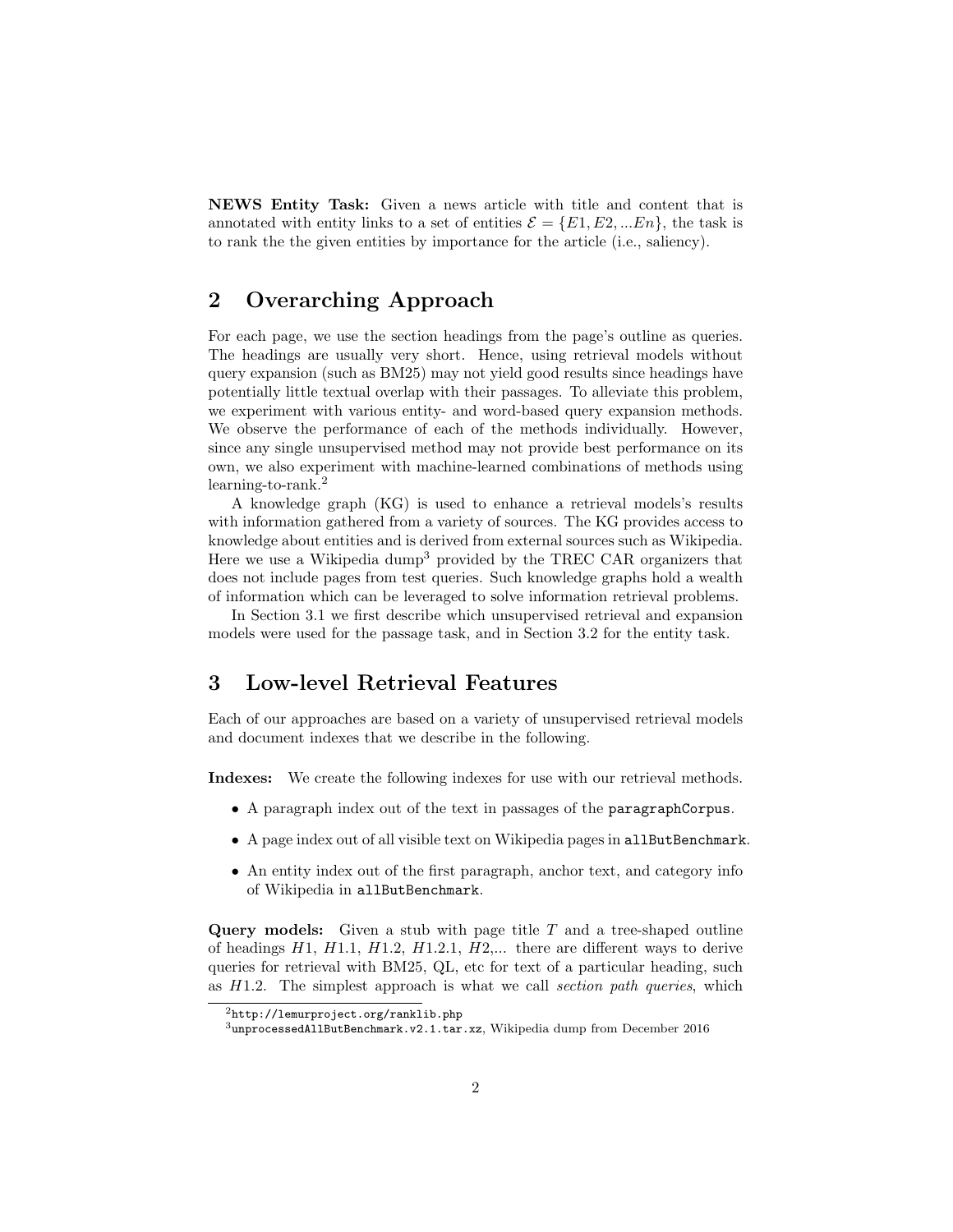concatenates the page title,  $T$ , with all parent headings (in this example  $H1$ ), along with the heading itself  $(H1.2)$ , to derive the query. However, more options are possible such, as as:

- Section Path: Concatenation of page title, parent headings, and heading  $(Example: T, H1, H1.2).$
- Title: only the page title  $(T)$
- Leaf: only the heading itself  $(H1.2)$
- Internal: concatenation of the parent heading(s)  $(H1)$
- All: concatenation of page title and all headings in the stub  $(T, H1, H1.1, H1.2, H1.2.1, H2, \dots)$
- Subtree: concatenation of all headings in the subtree rooted by the heading  $(H1.2, H1.2.1)$

The section path model is very popular among the TREC CAR participants and usually works best as a standalone method. However, it has been argued that learning a weighted combination between title, internal, and leaf query models could give potentially even better performance [2].

Retrieval and expansion models: Given a query model to transform the stub into a keyword query and an index, and we use different retrieval models to obtain low-level rankings (which we will combine with different learning to rank methods in the following). In particular we use as retrieval models:

- BM25, as implemented in Lucene (using default parameters).
- Query likelihood with Dirichlet smoothing, as implemented in Lucene.

We use as expansion models

- None: No expansion. Just uses the initial ranking.
- RM3: RM Relevance model expansion [3] using 20 top paragraphs/pages to expand with 20 terms. This is an RM1-style ranking that is intended to be combined with the basic ranking model (to yield RM3).
- ECM: A variant of RM3 representing a document as a bag-of-entity-linktargets. Uses top 100 paragraphs/pages.
- ECM-psg: Like ECM expansion but expands the keyword query with top 100 expansion entities.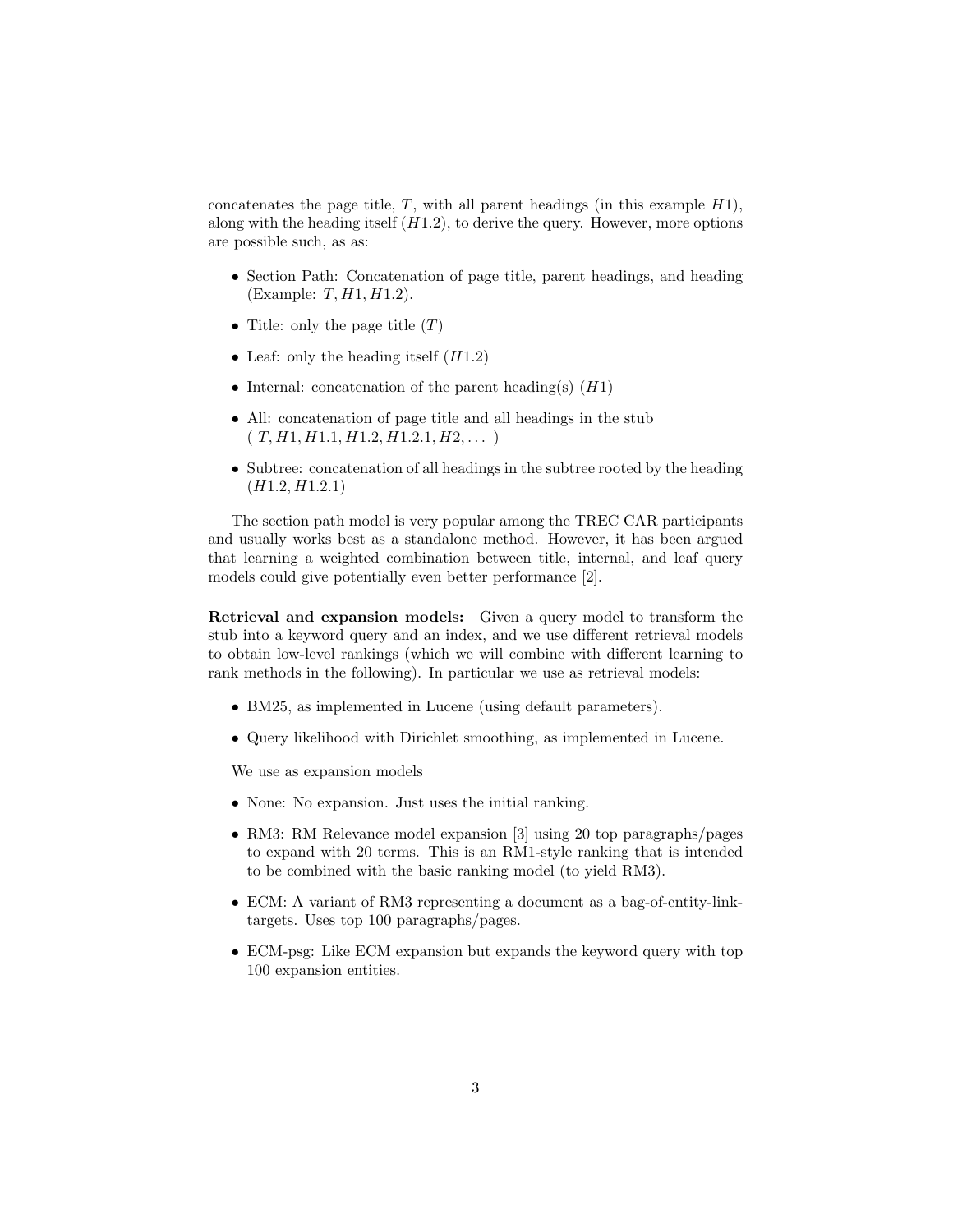| Feature               | <b>MAP</b> |        | Rprec recip_rank |
|-----------------------|------------|--------|------------------|
| sectionPath-bm25-none | 0.1291     | 0.1031 | 0.2006           |
| sectionPath-ql-none   | 0.1232     | 0.0939 | 0.1888           |
| sectionPath-bm25-rm   | 0.1038     | 0.0767 | 0.1657           |
| sectionPath-ql-rm     | 0.0744     | 0.0493 | 0.1180           |

Table 1: Paragraph feature results, Y1 Train tree qrels

Ecm uses the entity context model in a non-standard way, where the whole page is used instead of short passages: After retrieving a feedback run of paragraphs or Wikipedia pages with BM25, each page is represented as bag-of-entitylink-targets. Using the relevance model [3], we compute the distribution over expansion entities  $P(E|Q)$ . We discuss two variants, in **ecm-passage** we expand the query with these entities to retrieve a new ranking. In ecm we use the distribution directly to produce a ranking of entities.

$$
score(E|Q) = \sum_{D \in \text{ranking}} p(D|Q)p(E|D)
$$

The name ecm is in attribution to the entity context model [4], which uses passages with contained entity mentions for new expansion models. Where Dalton et al. [4] uses passages surrounding entity links in a feedback run, the ecm-paragraph index allows us to directly retrieve relevant passages with entitycentric information.

We provide all low-level runs for benchmarkY1train, benchmarkY1test and benchmarkY2test online.<sup>4</sup>

#### 3.1 Low-level Paragraph Retrieval Features

We use the following pararaph ranking and expansion models to derive features for learning-to-rank for the passage task (decribed in the following sections).

- sectionPath-bm25-none: Using section path queries, BM25 retrieval model (no expansion)
- sectionPath-ql-none: Using section path queries, Query likelihood retrieval model (no expansion)
- sectionPath-bm25-rm: Using section path queries, BM25-based RM3
- sectionPath-ql-rm: Using section path queries, query likelihood-based RM3

The results of low-level retrieval methods are presented in Table 1.

<sup>4</sup>Available at http://trec-car.cs.unh.edu/runs/TREMA-UNH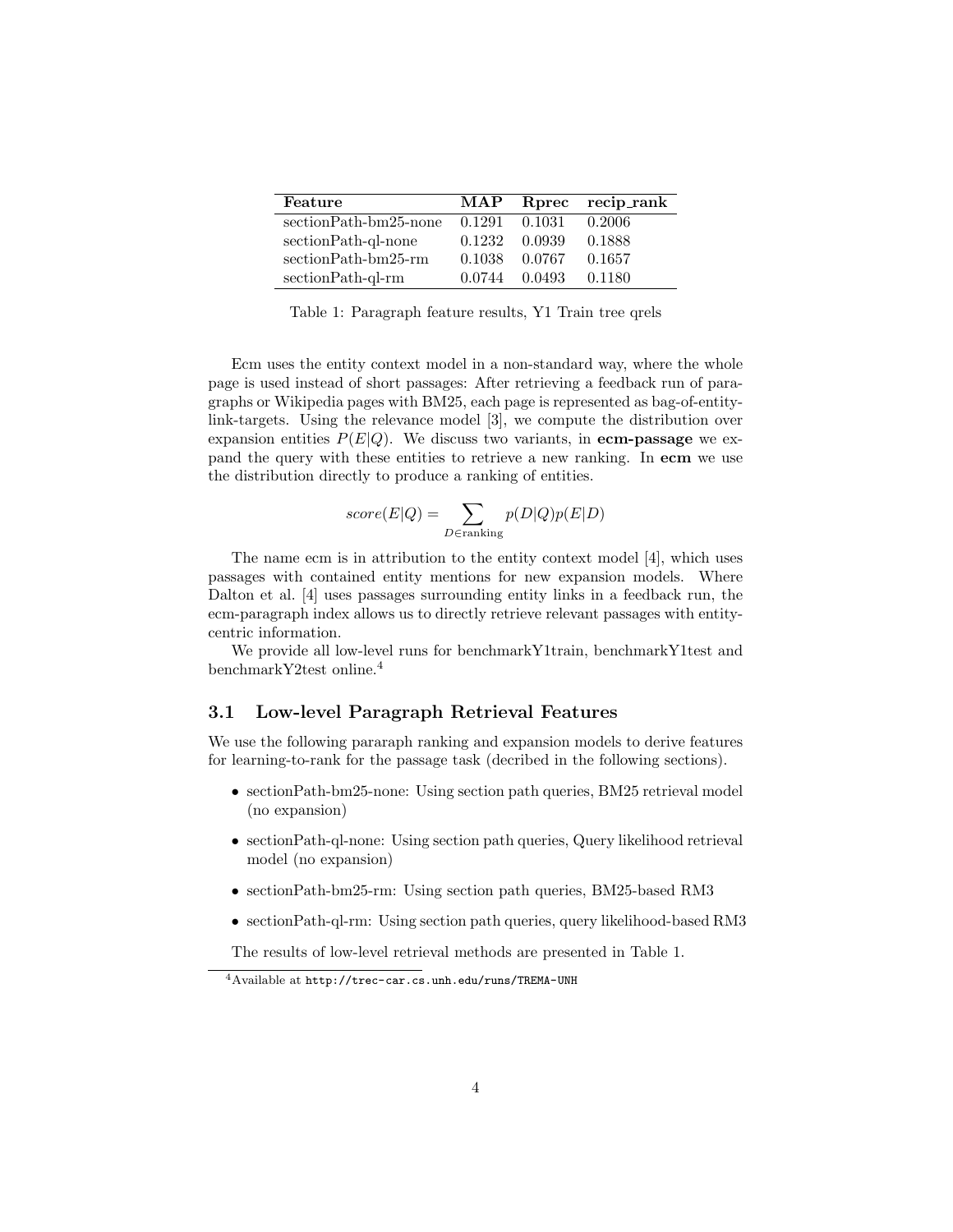#### 3.2 Low-level Entity Retrieval Features

We use the following ranking and expansion models to derive features for learningto-rank for the entity task (decribed in the following sections).

- sectionPath-bm25-ecm: Using section path queries, BM25 ranking with ECM ranking based on BM25 page retrieval.
- sectionPath-ql-ecm: Same as above, but based on Query likelihood.
- all-bm25-ecm: Constructing a query from title and all headings on the outline, ECM ranking based on BM25 page.
- all-ql-ecm: Same as above, but based on Query likelihood.

These were then combined using learning-to-rank and a combined ranking was obtained. This model is trained on benchmarkY1-train, using the tree-level ground truth for the passage task.

# 4 UNH-p-l2r

Interpreting the set of rank scores (using Section 3.1) for a particular paragraph as features, we learn how to optimally combine these features into a weighted combination. We train the model using the coordinate ascent algorithm of RankLib's learning to rank implementation, optimized for mean average precision.

We train combinations of:

- sectionPath-bm25-none: BM25 retrieval model
- sectionPath-ql-none: Query likelihood retrieval model (no expansion)
- sectionPath-bm25-rm: BM25-based relevance feedback
- sectionPath-ql-rm: Query likelihood-based relevance feedback

# 5 UNH-e-l2r

Using Lucene indexes for entity, page and paragraph (as described in Section 3). We create features for each index by combining query-level, retrieval-model, and expansion-model methods as follows:

We train combinations of (across all choices of entity, page and paragraph indexes):

- sectionPath-bm25-ecm: Section-path BM25 retrieval model with ecm entity ranking
- sectionPath-ql-ecm: Same as above but with Query likelihood instead of BM25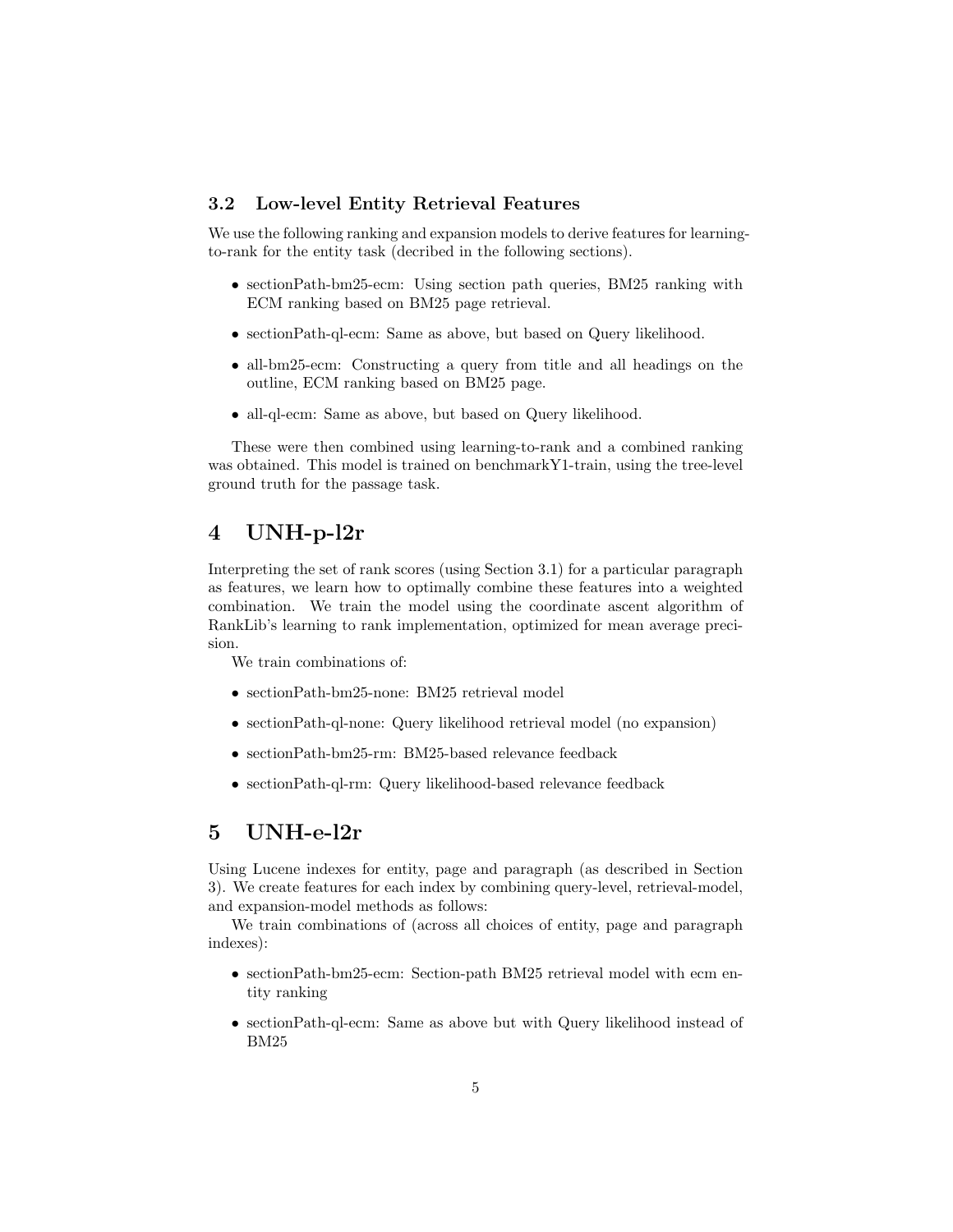- all-bm25-ecm: Query from title and all headings using BM25 retrieval model with ecm entity ranking
- all-ql-ecm: Same as above but with Query likelihood instead of BM25

These were then combined using learning-to-rank and a combined ranking was obtained. This model is trained on benchmarkY1-train, using the tree-level ground truth for the entity task.

The rankings were annotated with the highest ranked paragraph from an additional paragraph ranking as described below.

# 6 UNH-p-SDM

We use Lucene to index the TREC CAR 2017 paragraph corpus after stemming and removing stopwords. The UNH-p-SDM method is inspired by the Sequential Dependence model [5] in that it combines unigrams, bigrams, and windowedbigrams. However, where the original approach by Metzler et al. used language models (such as query likelihood) as features, here we use BM25 as a basis for scoring the relevance of documents given a query. We do so by indexing the unigrams, bigrams, and unordered windowed-bigrams (with a window size of eight words) as document fields using Lucene. We tokenize and stem documents using Lucene's English analyzer. We then consider three features that score document relevance with respect to these fields:

- Unigram: Unigrams in the query are used to retrieve and score passages via their unigram fields.
- Bigram: Bigrams in the query are used to retrieve and score passages via their bigram fields with BM25/QL.
- Windowed-bigram: Unordered windowed bigrams in the query are used to retrieve and score passages via their windowed bigram fields.

We train a weighted combination of these three scores that best predicts the relevance of a passage. We do so by using RankLib with coordinate ascent, optimized for best MAP performance.

### 7 Joint Entity-Passage Methods

In this paper, we explore features that can be used to jointly score entities and passages. We do so using the following approaches.

Passage retrieval using entity features. Let  $f_e$  be an entity relevance feature. For each passage,  $p$ , let  $E$  be the set of entities contained in  $p$ . Then a feature that scores the relevance of p given the relevance entities can be represented as  $f_p(p) = \sum_{e \in E} f_e(e)$ . We are free to combine this feature with other passage features to rank retrieved passages according to relevance.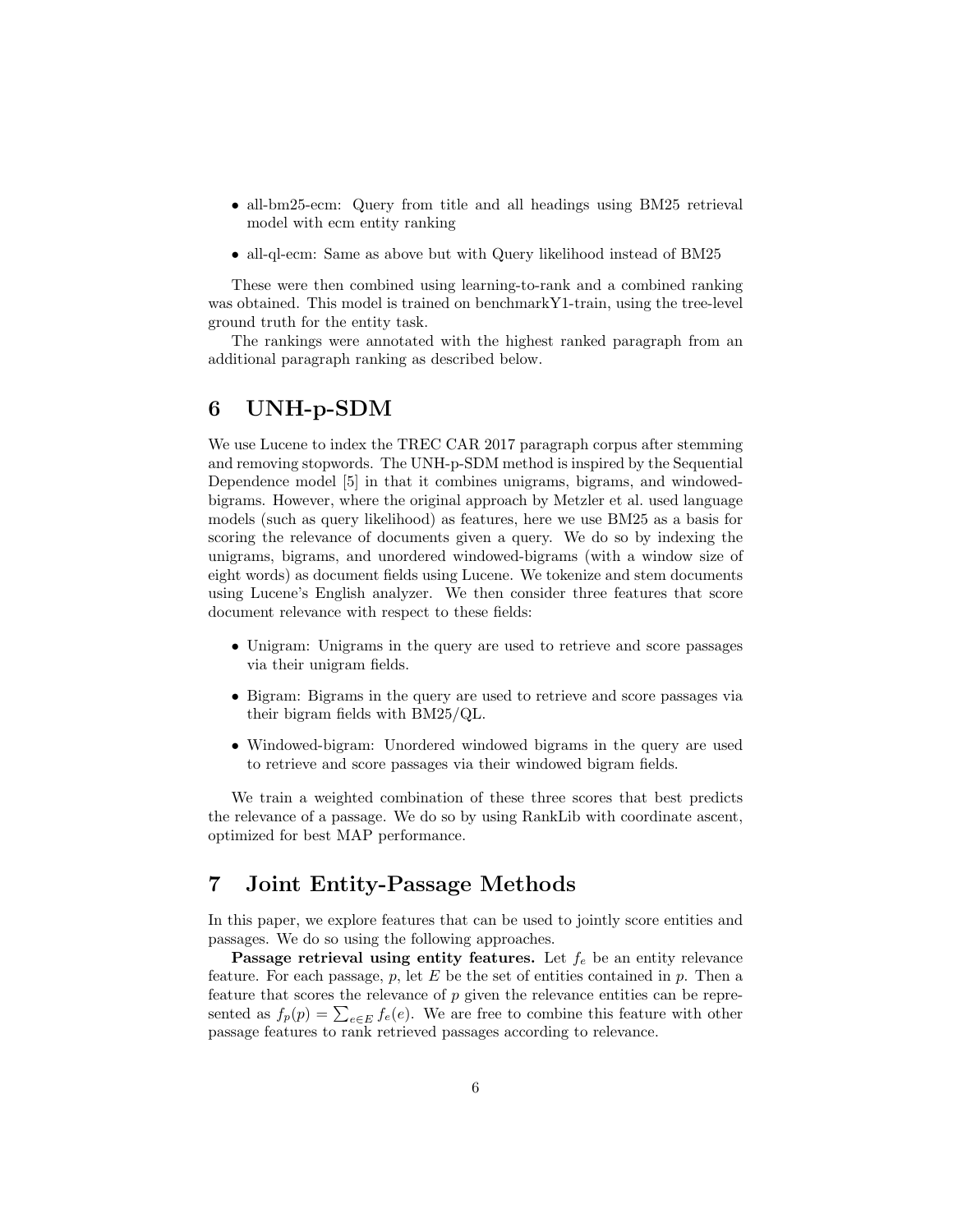Entity retrieval using passage features. Let  $f_p$  be a passage relevance feature. For each entity,  $e$ , let  $P$  be the set of passages (retrieved with UNH-p-SDM) that contain at least one instance of e. We may sum over the scores of passages that contain e to produce a score for  $e$ :  $f_e(e) = \sum_{p \in P} f_p(p)$ .

#### 7.1 Description of Passage Features

We consider the following passage features for use in our joint entity-passage methods:

UNH-p-SDM. We directly use the scores of passages obtained by the UNHp-SDM (see section 6)) passage retrieval method as a passage feature.

SDM. Passages are scored using a standard SDM model under query likelihood, in the spirit of Metzler et al. [5].

We convert these passage features into into entity features as described above.

#### 7.2 Description of Entity Features

We consider the following entity features for use in our joint entity-passage methods:

Entity Link Frequency. We score an entity with respect to the relative frequency at which it was linked to by passages in a candidate set of passage. We do so by summing over the total number of times an entity was linked by candidate passages, and then normalizing by the total number of entity links among all candidate passages.

Fielded Queries. Because our entity index represents a collection of Wikipedia pages, we can consider page attributes as document fields. We store the following page attributes as unigrams in document fields: (enwiki) categories, inlinks, outlinks, section headers, page name disambiguations, and page name redirects. We score the relevance of entities with respect to the query by using the standard BM25 model. This feature can also be transformed into a passage feature.

Global Entity Context. Whenever a passage links to an entity in Wikipedia, we create a pseudo-document that contains the unigrams, bigrams, and windowed bigrams derived from that passage. We consider the collection of all such pseudo-documents belonging to an entity as that entity's "context" in which it is mentioned. This differs from query-specific context models [4], in that we use one global entity context model derived from the corpus. For each query, we construct a unigram, bigram, and windowed bigram query that is used to retrieve pseudo-documents from the global entity context index.

Pseudo-documents are scored with respect to the standard BM25 model. Each pseudo-document represents a particular context in which an entity is mentioned in a passage, and we let an entity's score be equal to the highest scored context in which it was mentioned. We obtain one such score for each of the retrieval methods (unigrams, bigrams, and windowed bigrams). We treat each score as a separate entity feature.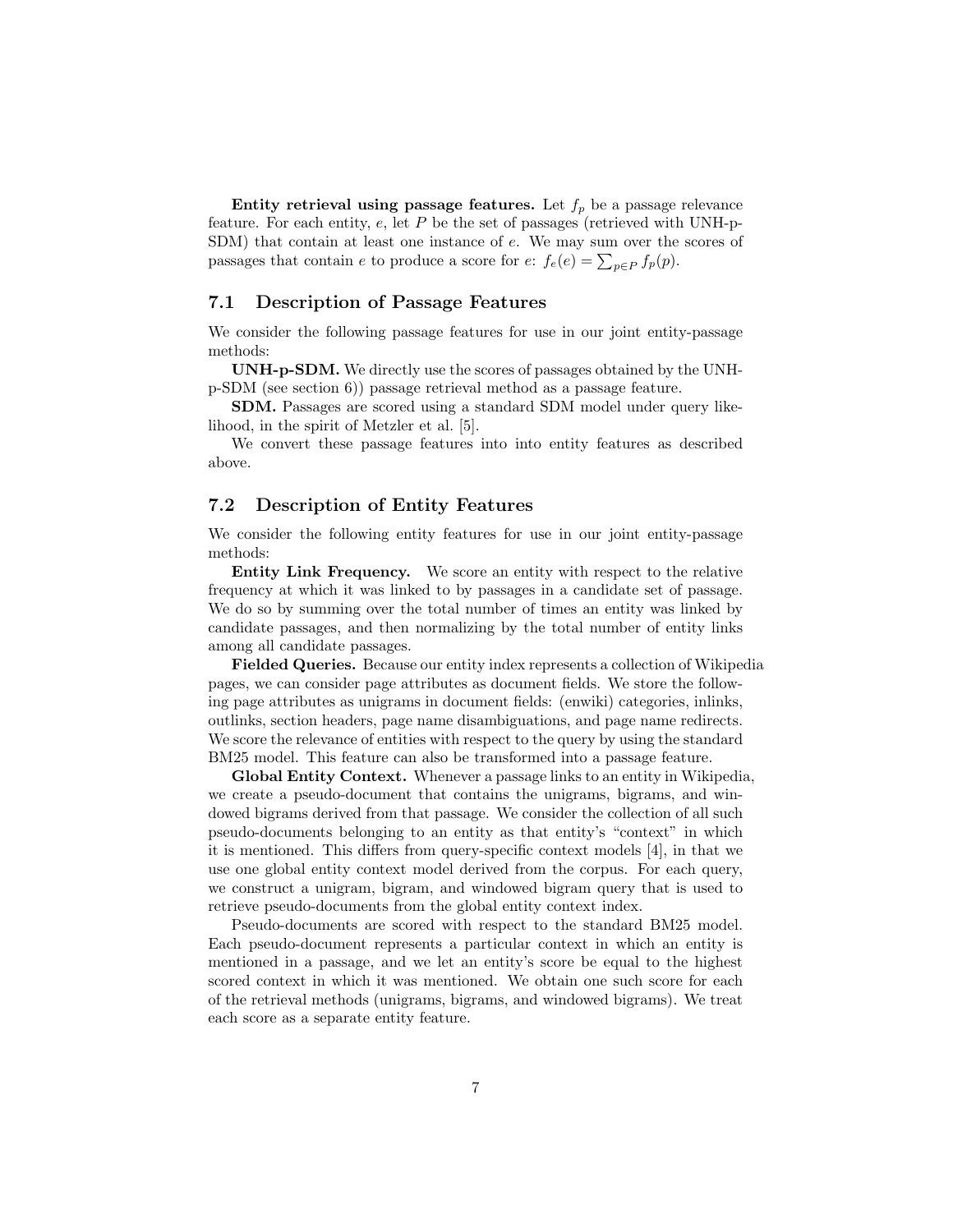All these features are used either directly as an entity feature, or they are transformed to a passage feature by summing over the relative entity frequencies of entities contained within a passage.

#### 7.3 UNH-e-SDM

For our entity retrieval task, we derive an entity ranking (the UNH-e-SDM) from the scores of candidate passages using the UNH-p-SDM passage feature as described in Section 7.1. We score each candidate entity by summing over the scores of candidate passages that are linked to this entity. We retrieve candidate entities by retrieving entities linked to the top 100 candidate passages ranked using the UNH-p-SDM passage retrieval method.

#### 7.4 UNH-p-Mixed

The UNH-p-mixed method is a passage retrieval method that utilizes all of the passage features described in section 7.1 (UNH-p-SDM and SDM). This method also uses all of the entity features described in section 7.2 (entity link frequency, the six fielded query features, and the three entity context features), which are transformed into passage features. As previously described, we score passages using entity features by summing over the scores of entities contained within each passage.

The top 100 candidate passages are retrieved using the UNH-p-SDM passage retrieval method, and all entities linked to these passages are used as candidate entities. Candidate entities and passages are scored using the above features. Finally, we learn a weighted combination of these passage features and transformed features using learning to rank (where queries and query relevance is derived from the section path model described previously). We find that UNHp-SDM feature receives the highest weight.

#### 7.5 UNH-e-Mixed

The UNH-e-mixed method is an entity retrieval method that utilizes all of the entity features described in section 7.2. These include entity link frequency, the six fielded queries (enwiki categories, inlinks, outlinks, section headers, page name disambiguations, page name redirects), the three entity context features, and all of the passage features described in section 7.1 (UNH-p-SDM and SDM). The passage features are transformed into entity features such that the score of each entity is equal to the sum of the scores of passages that link to the entity, as mentioned in Section 7.

Our candidate passages and entities are retrieved using the approach described in Section 7.4. We again use learning to rank (and the section path query model) to learn a linear combination of entity features and transformed passage features.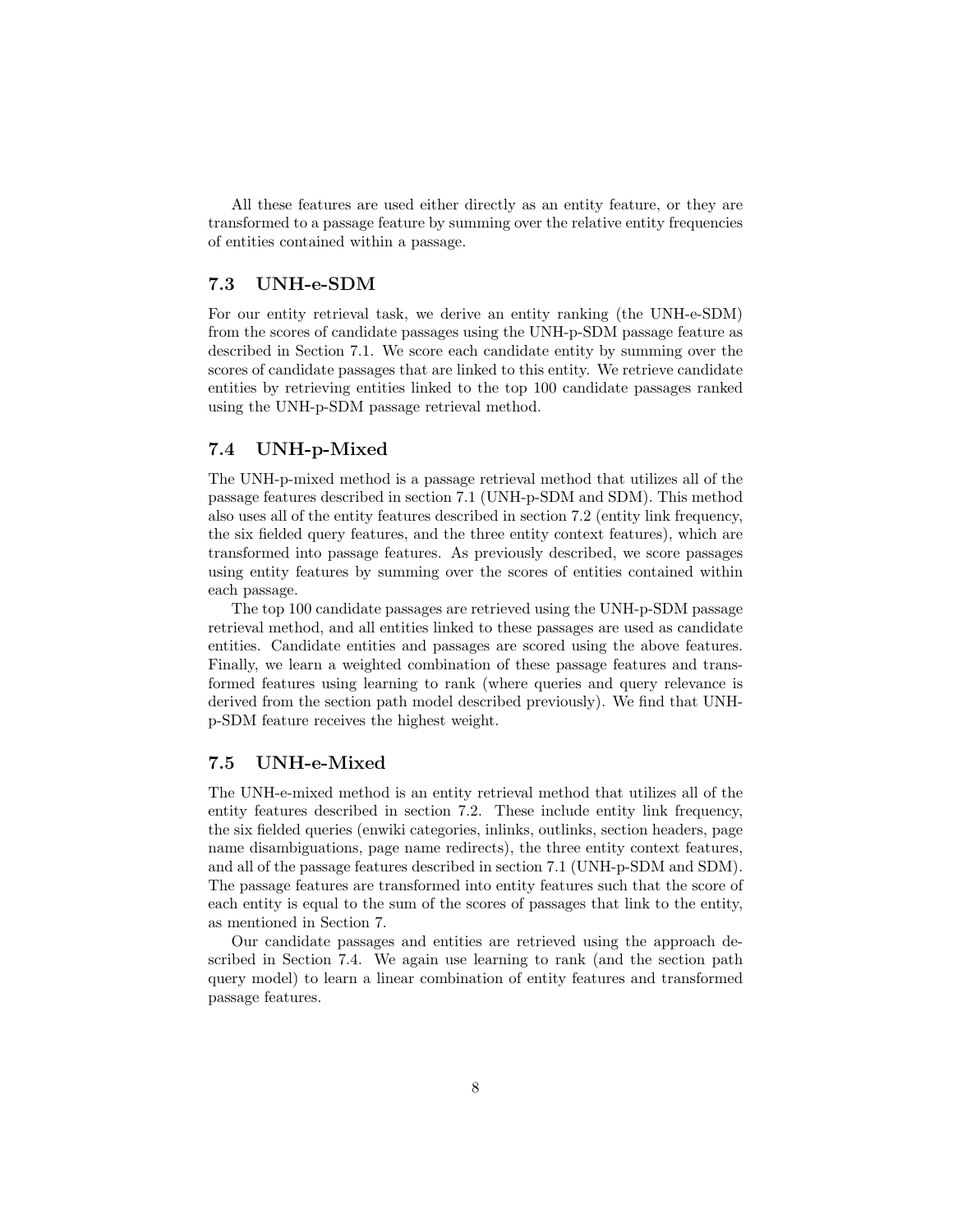# 8 UNH-e-graph

We consider a graph where entities are nodes and paragraphs form edges between all nodes that are contained in the paragraph. Degree centrality, PageRank, personalized PageRank, HITS, or SALSA could be applied to this graph to identify important nodes. However, unsupervised graph walk methods have no knowledge about which edges are relevant for the query, and therefore suffer from concept drift.

We explore a novel, unpublished method for "Learning to Walk", where nodes and edges are associated with feature vectors that quantify their relevance for the query—these are derived by unsupervised rank scores such as BM25 or relevance models. It is possible to derive an optimization algorithm to optimize weight parameters for node and edge features, so that the entity ranking produced by applying degree centrality to the graph obtains the best MAP performance.

Similar to traditional learning to rank approaches, features are derived from different unsupervised ranking functions. We use indexes described in Section 2. Rankings of entities provide a feature vector for nodes; rankings of paragraphs provide a feature vector for edges. The Learning-to-Walk algorithm is used to train weight parameters to optimize for MAP on entity rankings. The Learningto-Walk is trained with mini-batched coordinate ascent using five restarts on benchmarkY1train.

In contrast to our other methods, this one is trained with a custom version of a tree-qrels, created as follows: For all queries in the benchmarkY1train and benchmarkY1test we obtain the Wikipedia page. These pages are entity linked with DBpedia Spotlight. Then all predicted entity links are compared to link targets that were manually included in the page by Wikipedia editors. Spotlight links are only retained if the Wikipedia editor had included a link to the same target (anywhere on the page).

This process is very similar to how the official automatic qrels were created by the track organizers, with the difference that official qrels are based on entity links created by Wikipedia editors, where we extend this set with our spotlightbased heuristic. The main concern is that due to Wikipedia's editorial policies, only the first mention of an entity of a page is annotated with a hyperlink to the entity. However, central entities may get mentioned several more times on the page, possibly in other sections. Without fixing this ground truth, the concern was that when relevant entities are included in the ranking, we don't want the qrels file to (falsely) indicate that the entity is non-relevant.

We train several variations of this method and select the best variation for submission as "UNH-e-graph". We found in post-mortem experiments that including ecm-expansion would lead to even better performance. However, we were concerned that this feature would not generalize well to non-Wikipedia collections and did not include it in the variant submitted.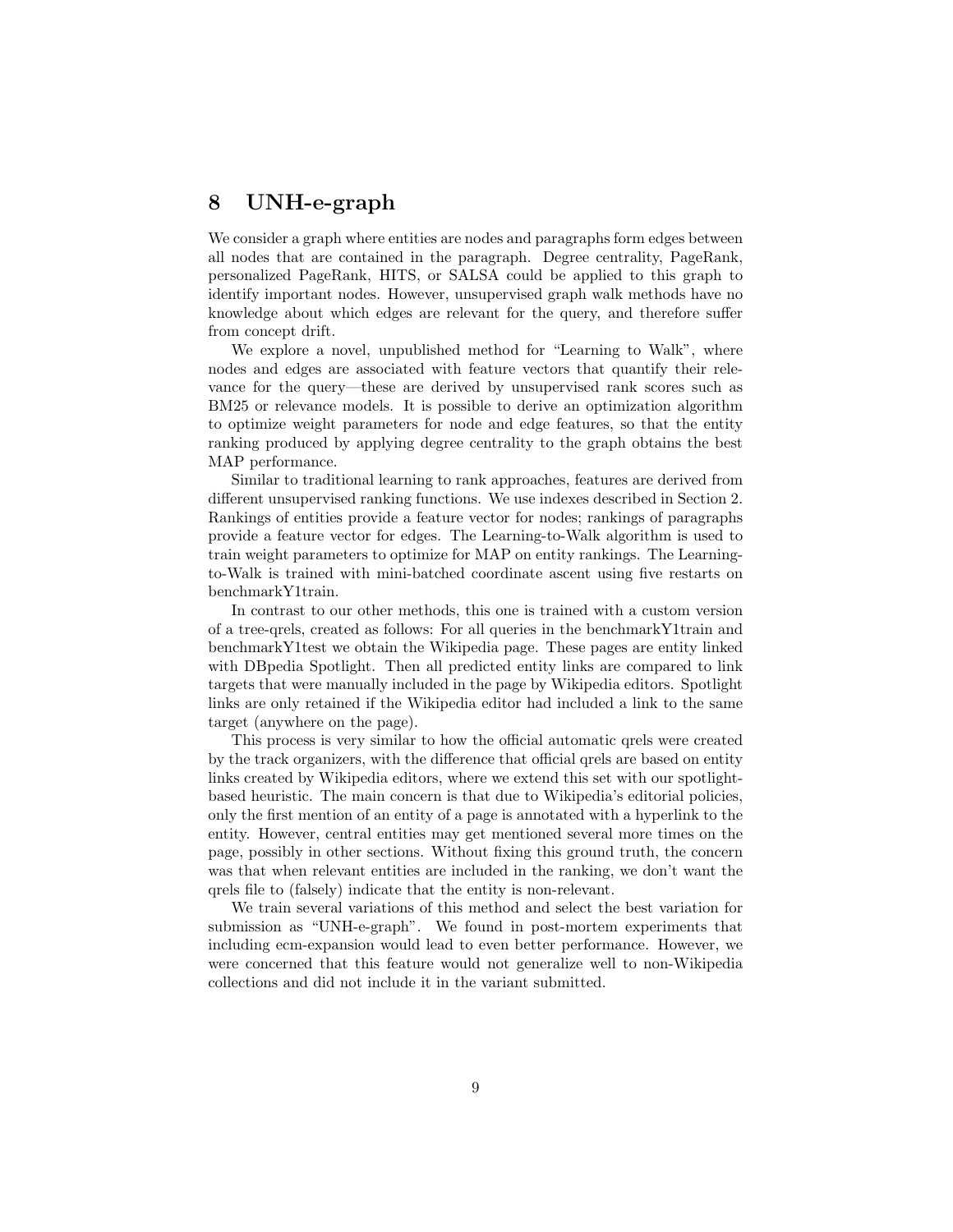### 9 Support Passage for Entity Rankings

The entity ranking is augmented with support passages that are supposed to explain to a user how this entity is relevant for the heading  $H_i$ .

We first compute an entity ranking without support passages, then extend it as follows. We use a paragraph ranking obtained using one of our paragraph ranking methods. For every entity in the ranking, we return the first paragraph in the ranking which contains this entity. We use the entity-passage pairs to produce a run file in the TREC CAR entity ranking task format. The score of a paragraph given a query and entity in this combined run file is the original score of the entity.

# 10 Evaluation on TREC Complex Answer Retrieval

We evaluate the performance of our passage and entity retrieval methods with the following qrels files (all from the TREC CAR v1.2 data set) [1]:

- Y1 Train: benchmarkY1train, automatic tree-qrels, using 5-fold CV.
- Y1 Test: benchmarkY1test, automatic tree-qrels, trained on Y1 Train.
- Y2 Test: benchmarkY2test, manual assessments, trained on Y1 Train, best methods selected on Y1 Test.

For each method, the top 100 paragraphs/entities were retrieved.

#### 10.1 Results

We compare the performance of our passage retrieval methods using three benchmarks (Y1 Train, Y1 Test, and Y2 Test) in Table 3. Highest MAP values are depicted in bold. Results are presented in Table 2 and 3.

Among the submitted runs, the runs produced by UNH-p-l2r and UNH-e-l2r work best on Y2 Test. This is especially surprising for UNH-p-l2r for two reasons: (1) the method is fairly simple, including only BM25 and Query likelihood with and without RM3 expansion; (2) both were not necessarily performing best in terms of MAP or Rprec on automatic Y1 train and Y1 test benchmarks—in contrast to findings of the track organizers last year, that automatic and manual assessments lead to nearly the same system rankings.

On the automatic benchmarks Y1 Train and Y1 Test, UNH-p-mixed and UNH-e-mixed methods have the highest performance with respect to RPrec and MAP. Interestingly, their performance is the lowest among all our submitted methods with respect to the manual benchmark (Y2 Test). We speculate that the NDCG measure on the automatic benchmarks are better correlated with good performance on manual assessments of Y2 test.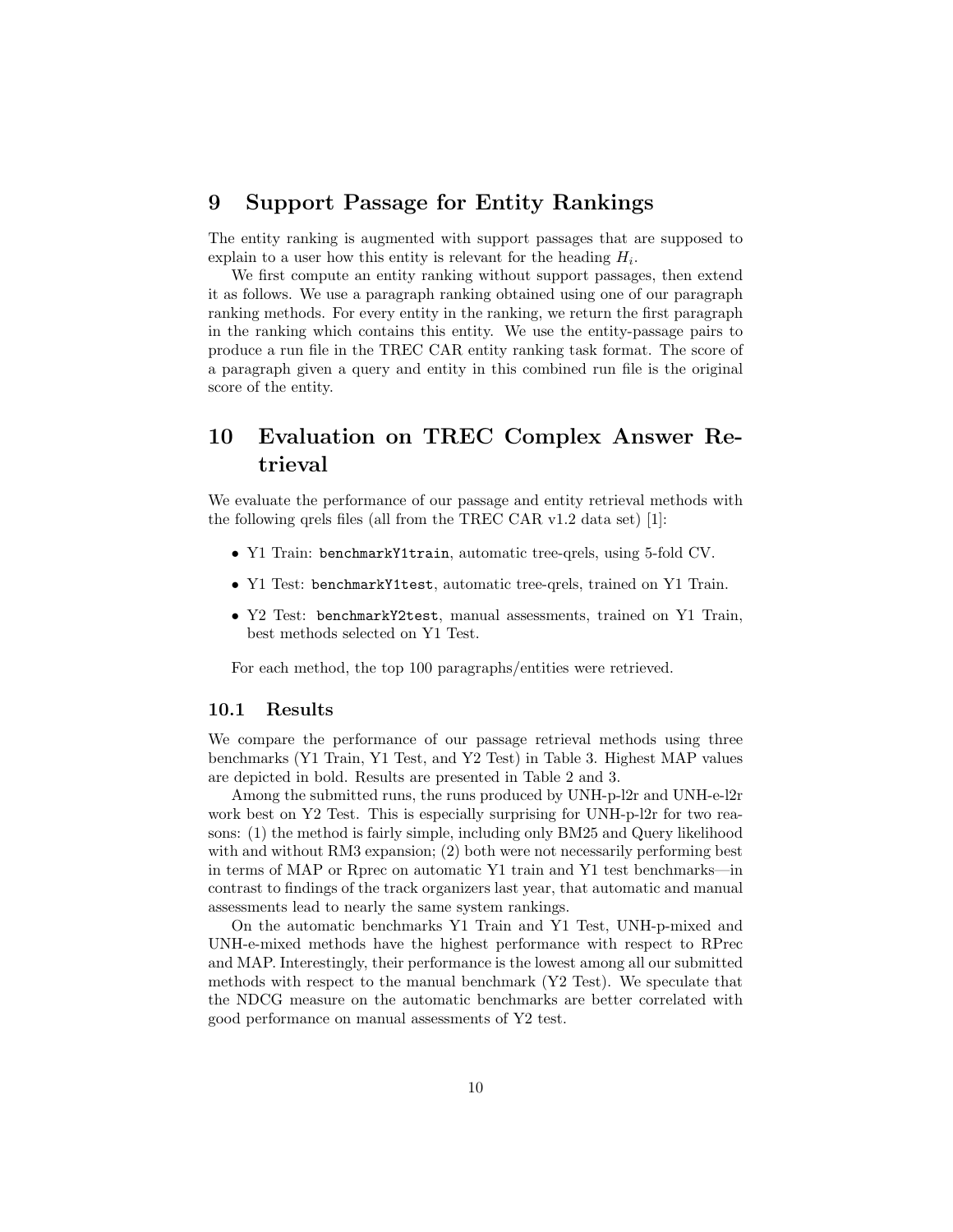

Figure 1: TREC CAR 2018 results for all participated systems, using the manual benchmark and Rprec as evaluation measure.

Figures 1 present evaluation results across all participating systems with respect to RPREC. As we see, among those that participated, our methods are either best or second best.

Table 2: Performance of entity retrieval methods. Y1 Train and Y2 Test benchmarks are derived from an automatically generated ground truth. The Y2 Test benchmark contains the TREC 2018 manual assessments.

| Method      | Y1 Train |              |       | Y1 Test    |              |             | Y2 Test |              |             |
|-------------|----------|--------------|-------|------------|--------------|-------------|---------|--------------|-------------|
|             | MAP      | <b>RPREC</b> | NDCG. | <b>MAP</b> | <b>RPREC</b> | <b>NDCG</b> | MAP     | <b>RPREC</b> | <b>NDCG</b> |
| $UNH-e-12r$ | 0.15     | 0.17         | 0.42  | 0.17       | 0.18         | 0.44        | 0.31    | 0.31         | 0.51        |
| UNH-e-graph | 0.14     | 0.15         | 0.34  | 0.14       | 0.16         | 0.34        | 0.27    | 0.28         | 0.48        |
| $UNH-e-sdm$ | 0.16     | 0.17         | 0.38  | 0.17       | 0.18         | 0.40        | 0.26    | 0.28         | 0.46        |
| UNH-e-mixed | 0.16     | 0.17         | 0.38  | 0.17       | 0.18         | 0.40        | 0.27    | 0.28         | 0.44        |
| $bm25$ -ecm | 0.11     | 0.12         | 0.32  | 0.10       | 0.12         | 0.32        | 0.18    | 0.19         | 0.42        |
| al-ecm      | 0.11     | 0.13         | 0.33  | 0.11       | 0.13         | 0.32        | 0.17    | 0.19         | 0.40        |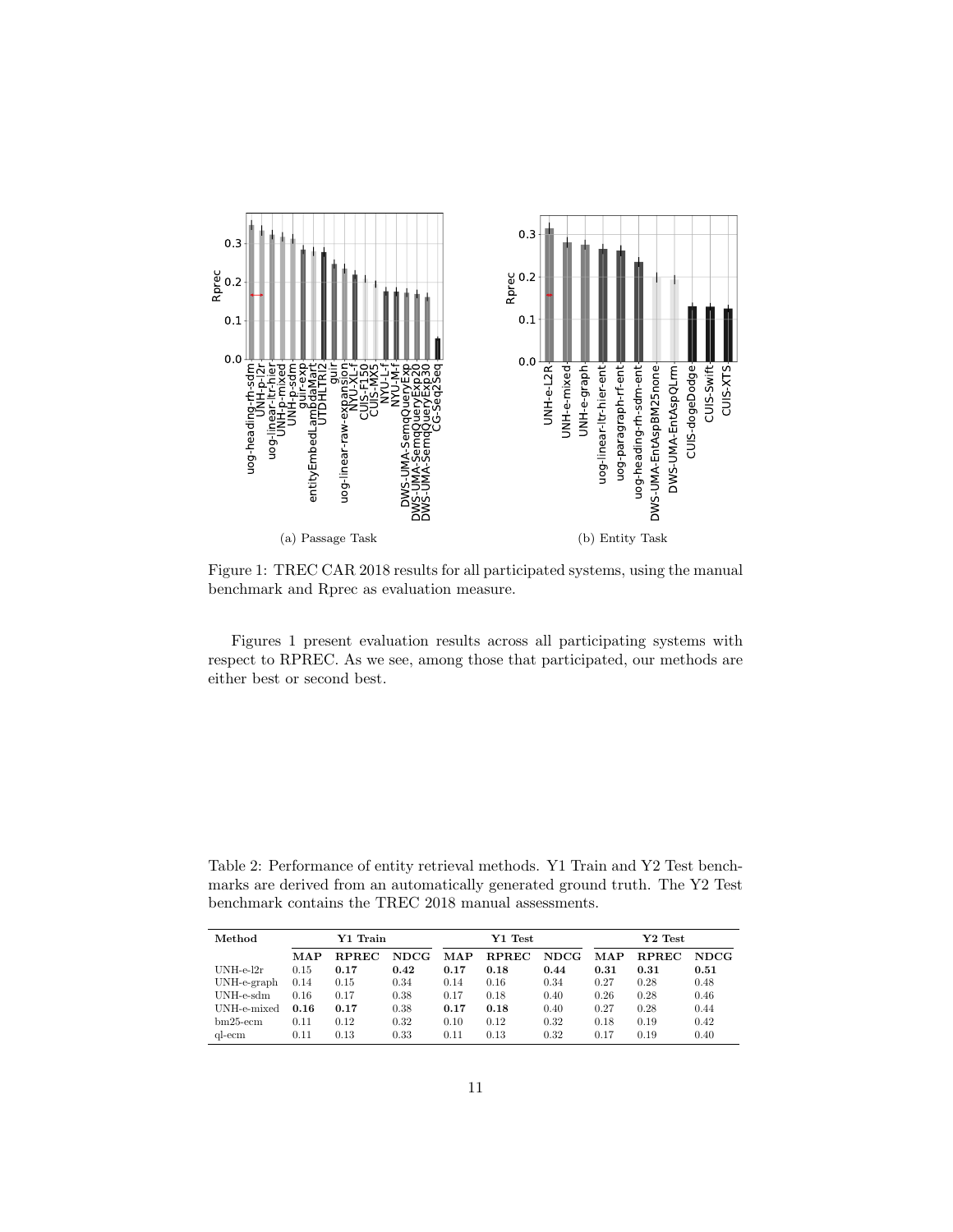Table 3: Performance of passage retrieval methods (submitted and low-level sectionpath baselines). Y1 Train and Y1 Test benchmarks are derived from an automatically generated ground truth. The Y2 Test benchmark contains the TREC 2018 manual assessments.

| Method       | Y1 Train |              |      | Y1 Test    |              |       | $Y2$ Test  |              |             |
|--------------|----------|--------------|------|------------|--------------|-------|------------|--------------|-------------|
|              | MAP      | <b>RPREC</b> | NDCG | <b>MAP</b> | <b>RPREC</b> | NDCG. | <b>MAP</b> | <b>RPREC</b> | <b>NDCG</b> |
| $UNH-p-12r$  | 0.12     | 0.09         | 0.20 | 0.13       | 0.11         | 0.27  | 0.34       | 0.33         | 0.58        |
| UNH-p-SDM    | 0.15     | 0.12         | 0.25 | 0.14       | 0.13         | 0.24  | 0.30       | 0.31         | 0.47        |
| UNH-p-mixed  | 0.16     | 0.14         | 0.25 | 0.15       | 0.13         | 0.25  | 0.29       | 0.32         | 0.47        |
| $bm25$ -none | 0.14     | 0.11         | 0.26 | 0.13       | 0.10         | 0.25  | 0.30       | 0.30         | 0.54        |
| ql-none      | 0.13     | 0.10         | 0.25 | 0.13       | 0.10         | 0.25  | 0.31       | 0.32         | 0.55        |
| $q$ -rm      | 0.08     | 0.05         | 0.24 | 0.08       | 0.06         | 0.20  | 0.23       | 0.24         | 0.47        |
| $bm25$ -rm   | 0.11     | 0.08         | 0.24 | 0.11       | 0.09         | 0.24  | 0.29       | 0.29         | 0.52        |

# 11 Evaluation on TREC News

We participate in the NEWS track entity ranking task. As no training data was provided, we participate with with three variations of our low-level entity retrieval features as described in Section 3.2.

In this task, we are given a set of entities that we have to re-rank by importance for the article. Our approach is to use a part of the given news article (title or first paragraph) to construct a query. This query is used to retrieve entities from the entity index built from pages made available in CAR's allBut-Benchmark collection. We use BM25 with a whitelist to retrieve a re-ranking Wiki pages and rank the set of given entities according to their pages.

- UNH-TitleBm25: Using the article title as a query, use BM25 to retrieve from the page index.
- UNH-ParaBM25: Using the first paragraph (or at least 200 characters) of the news article's content as a query, use BM25 to retrieve from the page index.
- UNH-ParaBM25Ecm: Using the first paragraph of the news article as

Table 4: Performance of entity re-ranking methods on NEWS.  $\sqrt{ }$  marks methods with significant difference to best performing method according to a paired-ttest with  $\alpha = 0.05$ .

| Method          | <b>NEWS</b>              |                          |                        |  |  |  |  |
|-----------------|--------------------------|--------------------------|------------------------|--|--|--|--|
|                 | MAP                      | <b>RPREC</b>             | NDCG@5                 |  |  |  |  |
| $UNH-ParaBm25$  | $0.82 \pm 0.03$          | $0.72 \pm 0.04$          | $0.74 \pm 0.03$        |  |  |  |  |
| UNH-TitleBm25   | $0.81 \pm 0.03$          | $0.71 \pm 0.04$          | $0.72 \pm 0.03$        |  |  |  |  |
| UNH-ParaBm25Ecm | $0.71 \pm 0.04^{\nabla}$ | $0.63 \pm 0.05^{\nabla}$ | $0.55 \pm 0.04^\nabla$ |  |  |  |  |
| median run      | N/A                      | 0.66                     | 0.62                   |  |  |  |  |
| best run        | N/A                      | 0.76                     | 0.82                   |  |  |  |  |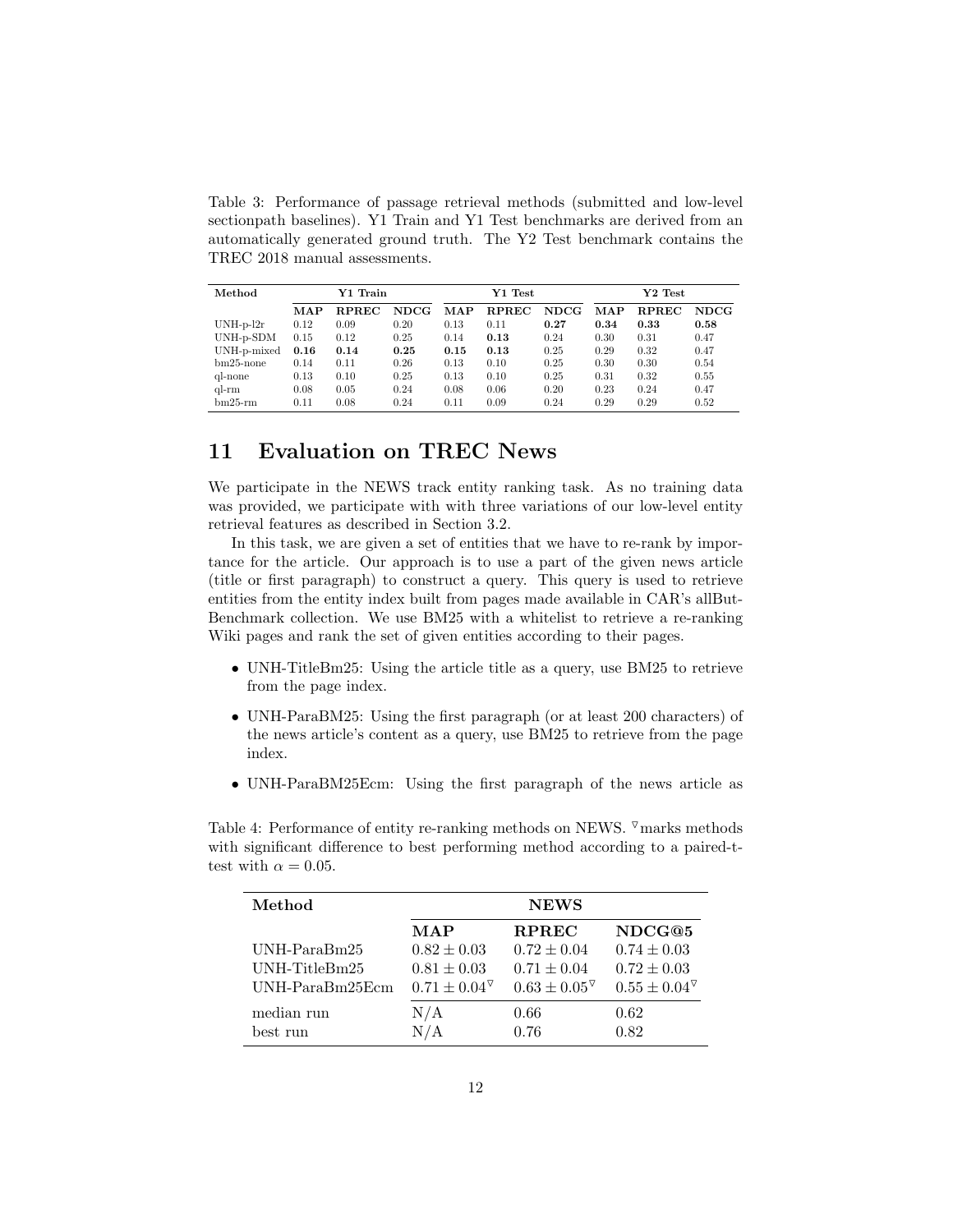query to retrieve CAR paragraphs. The ecm entitt ranking is derived from these paragraphs (using entity links provided by CAR organizers).

The results are presented in Table 4. We see that retrieving entities with the first paragraph (no ecm expansion) works best. For reference we include median and best run as provided by the NEWS organizers. Our best run performs above the median and slightly below the best run.

### 12 Conclusion

In this notebook we experiment with methods of document retrieval that utilize the context of entity links for passage and entity retrieval.

In the case of CAR entity retrieval, we use the context in which an entity occurs in a passage as a means of indicating the relevance of an entity with respect to a query. This results in a significant improvement over just using features that score the relevance of an entity using fielded queries (such as the title, inlinks, or outlinks fields associated with a Wikipedia entity).

While we were unable to show a similar improvement by retrieving passages using information pertaining to the entities it contains, we conclude that part of the reason for this not working was because entities are less "specific' indicators of relevance than passages. For example, while the entity "United States" may be relevant to a query, this does not necessarily indicate that all passages that contain the entity "United States" are relevant. This suggests potential future work in understanding which entities are most important (salient) in indicating the relevance of passages that contain them. We show that under the right conditions (e.g., Lucene with English stemmer) a combination of traditional retrieval methods with learning to rank results in best performance.

On the NEWS entity ranking task we only retrieved entities from a Wikipedia dump, as no training data was provided. We see that using the first paragraph of the news article is as good as its title.

In comparison to other participating teams in CAR and NEWS track, our methods placed either best or second-best.

# References

- [1] Laura Dietz, , Ben Gamari, and Jeffrey Dalton. Trec car 2.1: A data set for complex answer retrieval, 2018.
- [2] Sean MacAvaney, Andrew Yates, Arman Cohan, Luca Soldaini, Kai Hui, Nazli Goharian, and Ophir Frieder. Overcoming low-utility facets for complex answer retrieval. Information Retrieval Journal, pages 1–24, 2018.
- [3] Victor Lavrenko and W Bruce Croft. Relevance-based language models. In ACM SIGIR Forum, volume 51, pages 260–267. ACM, 2017.